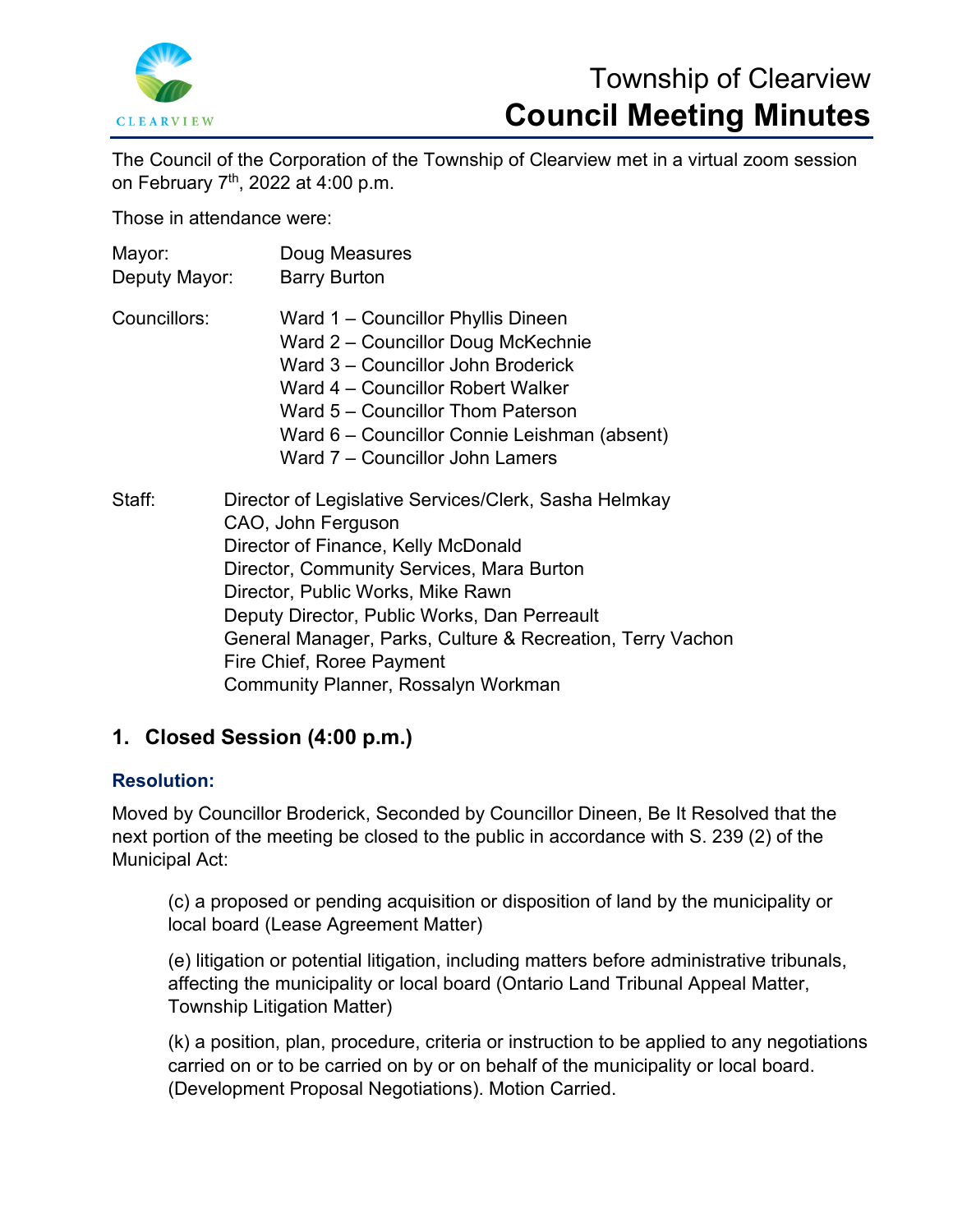**Items for Direction** (including Procedural Matters) Section 239(6) (b)

- a) Approval of Closed Minutes
- b) Items for Closed Session:
	- Lease Agreement Matter
	- Ontario Land Tribunal Appeal Matter
	- Development Proposal Negotiations
	- Township Litigation Matter
- c) Identification of items to arise in open session
- d) Resolution to reconvene into open session

Mayor Measures began the regular meeting by reading the Township's Indigenous Land Acknowledgement.

## **2. Approval of Agenda (5:30 p.m.)**

## **Resolution:**

Moved by Deputy Mayor Burton, Seconded by Councillor Broderick, Be It Resolved, that Council of the Township of Clearview hereby approve the agenda dated February 7<sup>th</sup>, 2022 as presented. Motion Carried.

## **3. Disclosure of Pecuniary Interest and General Nature Thereof**

None.

## **4. Public Participation**

## **4.1 Marie McInnis (Winter Safety Clearview Meadows School)**

Mayor Measures addressed all items submitted under Public Participation.

## **5. Deputations & Presentations**

No Items.

## **6. Public Meeting**

No public meetings.

## **7. Approval of Minutes of Council Meeting**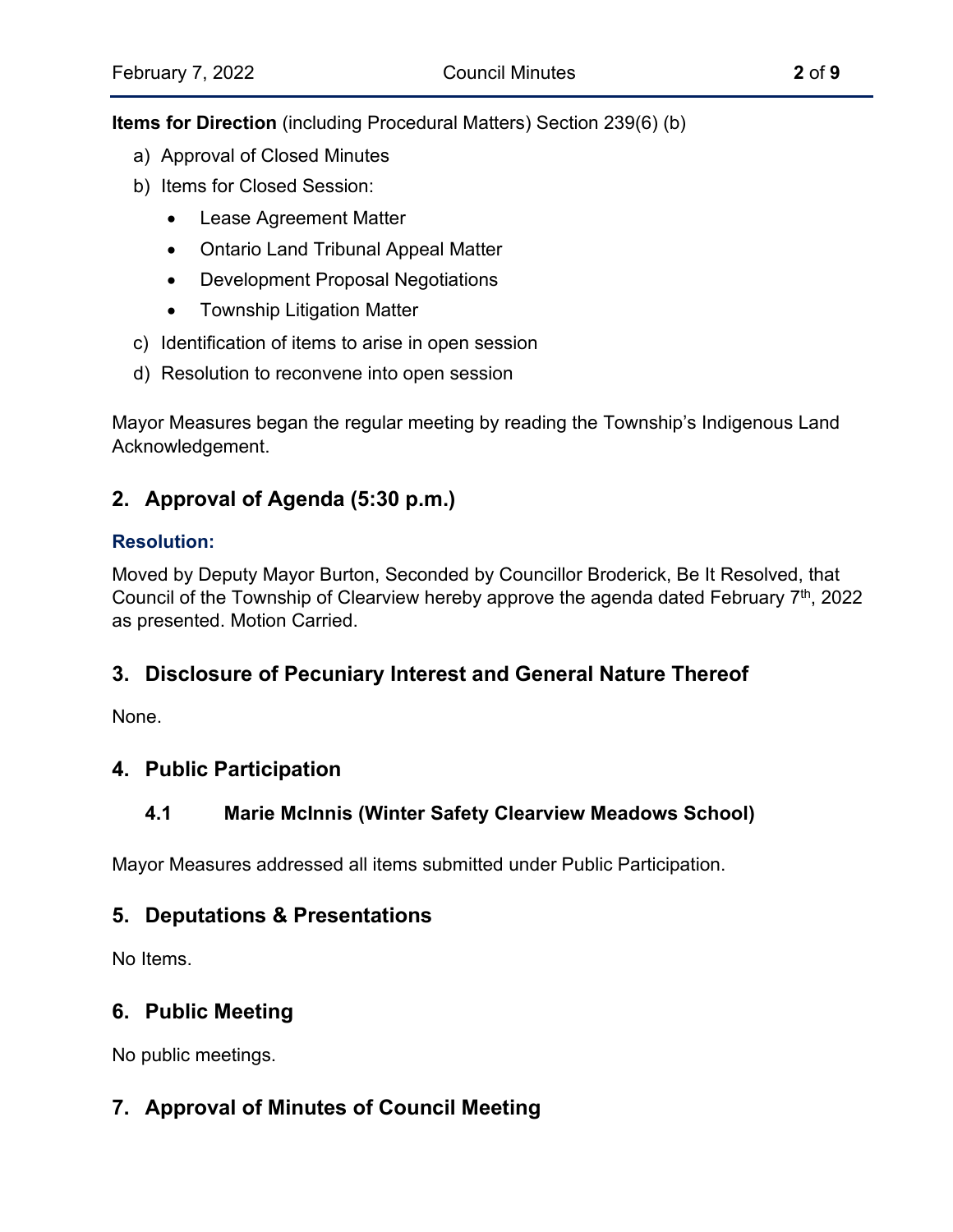#### **Resolution:**

Moved by Councillor Walker, Seconded by Councillor Broderick, Be It Resolved that Council of the Township of Clearview hereby approve the Minutes of the January 17, 2022 and January 19, 2022 Council Meetings as presented. Motion Carried.

## **8. Business arising from Minutes**

None.

## **9. Communications from the Mayor**

## **9.1 Closed Session Report**

Mayor Measures introduced a special motion from the Closed Session Meeting:

## **OLT Appeal – Cannabis Cultivation & Production Facilities By-law 21-78**

#### **Resolution:**

Moved by Councillor Broderick, Seconded by Councillor Walker, Be It Resolved that Council of the Township of Clearview hereby, after receiving notification of an appeal to the Ontario Land Tribunal (OLT) regarding the Township's Cannabis Cultivation & Production Facilities By-law 21-78, take the position to defend the appeal to By-law 21-78; and,

That this position be provided to the Ontario Land Tribunal. Motion Carried.

## **9.2 Township of Adjala-Tosorontio – [Provincial/Federal Funding Support](https://www.clearview.ca/sites/default/files/uploads/publications/9.2_adj-tos_funding_support_request_for_bridges_and_culverts.pdf)  [Request for Bridge/Culvert Replacements](https://www.clearview.ca/sites/default/files/uploads/publications/9.2_adj-tos_funding_support_request_for_bridges_and_culverts.pdf)**

#### **Resolution:**

Moved by Deputy Mayor Burton, Seconded by Councillor Broderick, Be It Resolved that Council of the Township of Clearview supports the requests from the Township of Adjala-Tosorontio, the Township of Adelaide-Metcalfe, the Township of Lake of Bays, the Township of Amaranth, and Northumberland County for the Federal and Provincial Governments to provide more funding to rural municipalities to support infrastructure projects related to major bridge and culvert replacements; and,

That this resolution be forwarded to the Premier of Ontario, Provincial Minister of Finance, Federal Finance Minister, AMO, ROMA, and all Ontario municipalities. Motion Carried.

## **9.3 NVCA Media Release - Mariane McLeod and Gail Little Lead 2022 NVCA Board of Directors**

## **9.4 NVCA Board Meeting Highlights – January 2022**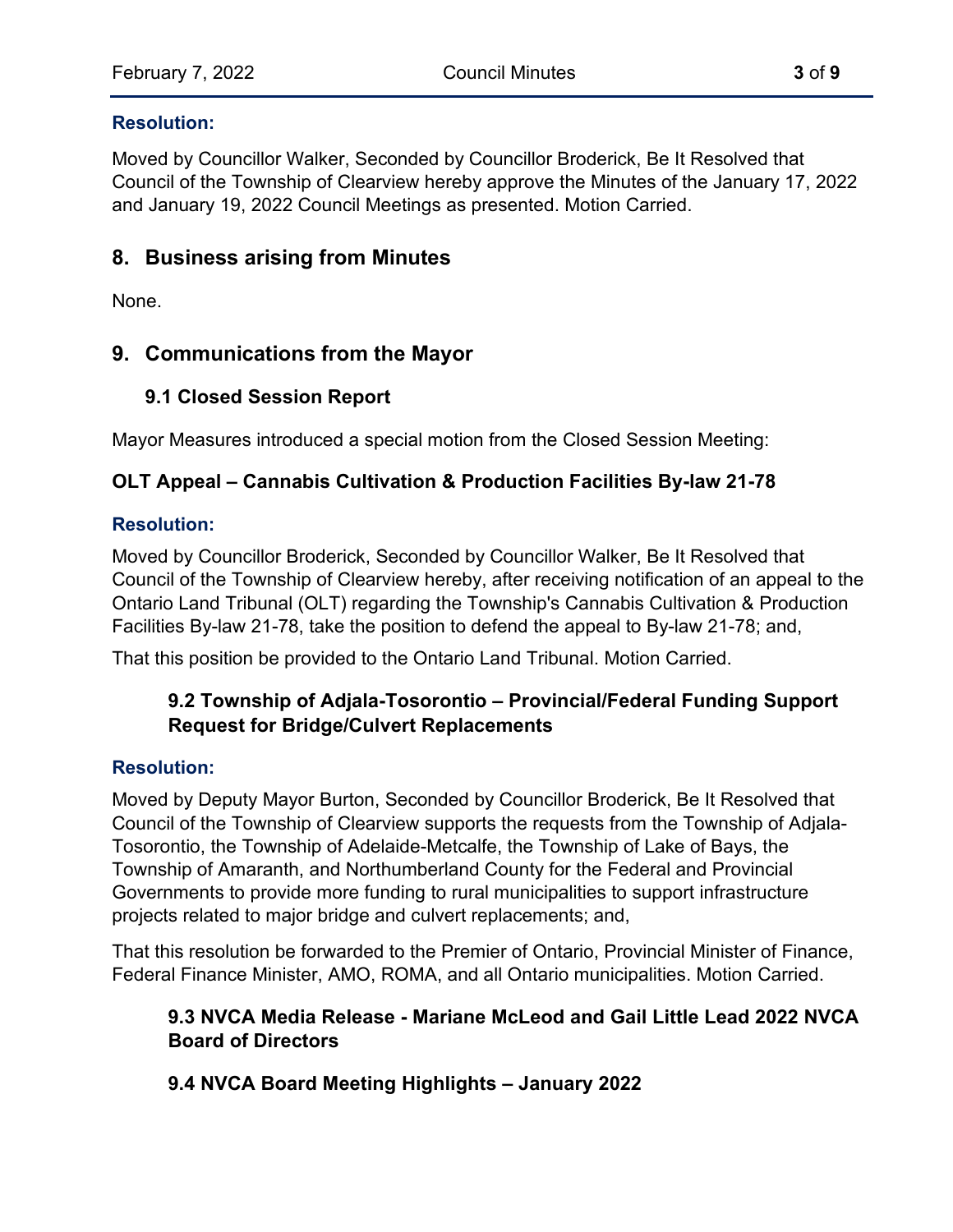#### **Resolution:**

Moved by Councillor Broderick, Seconded by Councillor Dineen, Be It Resolved that Council of the Township of Clearview hereby receive Communications from the Mayor for information. Motion Carried.

## **10. County Reports & Information**

**10.1 Notice of Study & PIC - Barrie Collingwood Railway Active Transportation Trail**

## **10.2 Simcoe County – Find your fit with a cart size that suits your household needs**

#### **Resolution:**

Moved by Councillor Dineen, Seconded by Councillor Lamers, Be It Resolved that Council of the Township of Clearview hereby receive County Reports and Information. Motion Carried.

## **11. Council Reports & Community Announcements**

#### **COU-001-2022 Proclamation for Scout and Guide Week**

#### **Resolution:**

Moved by Deputy Mayor Burton, Seconded by Councillor Dineen, Be It Resolved that Council of the Township of Clearview hereby:

1) Receive report COU-001-2022 Proclamation Scout and Guide Week dated February 7, 2022; and,

Whereas February 21, 2022 to February 25 is Scout Guide week in Ontario;

Whereas the Founding Father of Boy Scouts**,** Lord Baden Powell's Birthday is February 22, 1857 and is celebrated world wide; and,

Whereas Boy Scouts had reached Canada by 1907 and The Canadian General Council of The Boy Scouts Association was incorporated by an Act of The Canadian Parliament on June 14, 1914; and,

Whereas an amendment to the act changed the name to Boy Scouts Of Canada and later in 2007 the name was changed to Scouts Canada; and,

Whereas there are 53,259 youth members and 16,885 volunteers across Canada and numerous members right here in Clearview; and,

Whereas The Girl Guide Movement was started By Baden Powell's Sister Agnes Baden-Powell and by 1912 Girl Guides had reached Canada;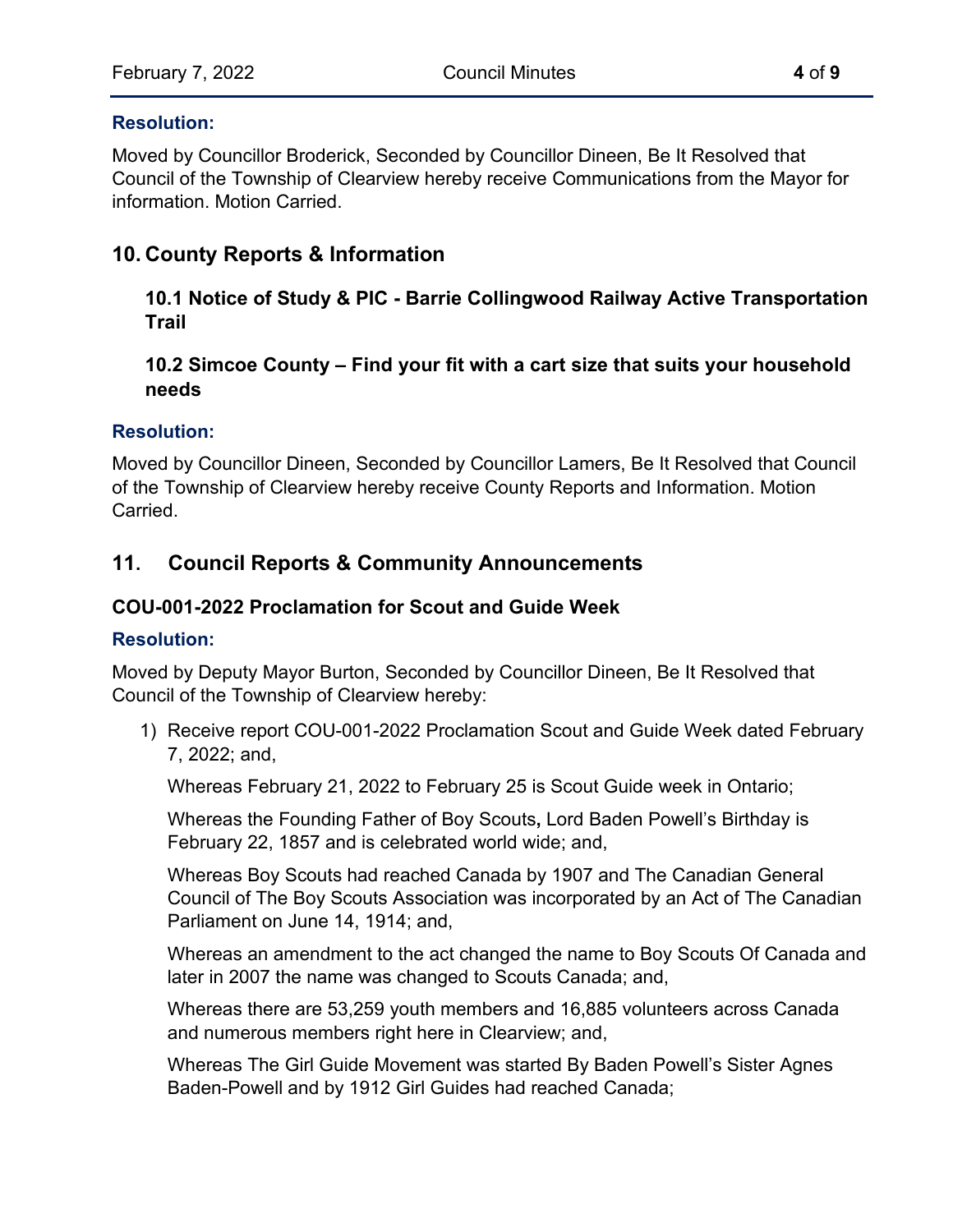2) Now Therefore, Council approves celebrating Scout and Guide week in Clearview Township by purchasing a Scout and Guide Flag to be flown at the Clearview Emergency Hub from February 21, 2022 to February 25, 2022, and that the cost to purchase the flags be funded through the Community Grants reserve. Motion Carried.

## **11.1 Ward Reports**

#### **Deputy Mayor Burton**

• Many Council and Committee meetings this week

#### **Councillor Broderick**

- January 18<sup>th</sup> attended Library Board meeting and Creemore BIA meeting
- January 19<sup>th</sup> Council Budget Workshop #3
- January 20<sup>th</sup>-25<sup>th</sup> attended the virtual ROMA Conference
- January 25<sup>th</sup> Creemore BIA AGM

#### **Councillor Walker**

- January  $19<sup>th</sup>$  Council Budget Workshop #3
- January  $27<sup>th</sup>$  attended the flag raising for Crime Stopper Awareness month
- Youth Centre Committee meeting re-scheduled to February  $9<sup>th</sup>$  as last meeting didn't have quorum

#### **Councillor Paterson**

• Participating in a Caroline St. neighbourhood project to discuss different traffic calming measures for the area

#### **Councillor Lamers**

- January 19<sup>th</sup> Council Budget Workshop #3
- January  $25<sup>th</sup>$  attended the Avening Hall AGM
- This past weekend was the virtual Winterama event

#### **Councillor Dineen**

• Wished everyone a Happy Valentine's Day and a safe and happy Family Day

#### **Councillor McKechnie**

- Attended the Duntoon Hall Board meeting
- Receiving correspondence regarding Concession 10 winter road hazards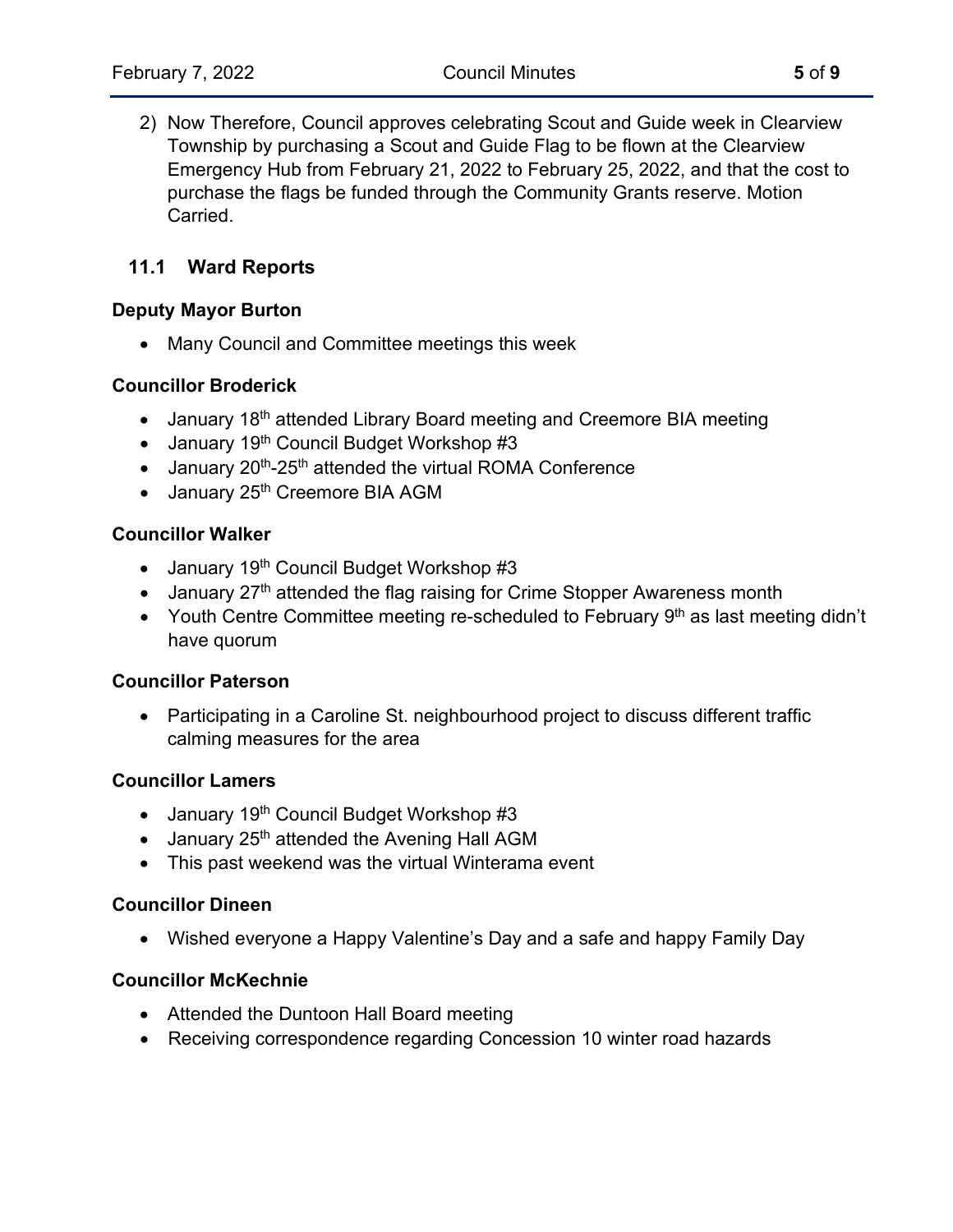#### **Mayor Measures**

• Celebrated the  $90<sup>th</sup>$  Birthday of Janneke Leimgardt

Deputy Mayor Burton thanked the Fire Department for assisting with the snowmobile accident.

## **12. Department Reports and By-laws**

## **Community Services**

#### **CS-003-2022 Committee of Adjustment January 2022 Report**

#### **Resolution:**

Moved by Deputy Mayor Burton, Seconded by Councillor Broderick, Be It Resolved that Council of the Township of Clearview hereby:

1) Receive report CS-003-2022 (COA January Report) dated February 7, 2022, for information. Motion Carried.

## **CS-006-2022 Zoning By-law Amendment – Lift of Hold (H21)**

#### **Resolution:**

Moved by Councillor Broderick, Seconded by Councillor Walker, Be It Resolved that Council of the Township of Clearview hereby:

- 1) Receive report CS-006-2022 (Zoning By-law Amendment Lift of Hold (H21) dated February  $7<sup>th</sup>$ , 2022; and,
- 2) That By-law 22-08 to lift the "Hold (H21)" symbol for the lands municipally known as 6372 County Road 9 and 2800 3/4 Sideroad and legally described as Pt. Lot 2, S  $\frac{1}{2}$ Lot 3 and N  $\frac{1}{2}$  Lot 3 and RP 51R42472 Pt 1 & 3, Concession 4 formerly in Township of Sunnidale, now in the Township of Clearview, be presented to Council for approval. Motion Carried.

## **Finance**

#### **FIN-005-2022 Provincial Gas Tax Agreement**

#### **Resolution:**

Moved by Councillor Walker, Seconded by Councillor Lamers, Be It Resolved that Council of the Township of Clearview hereby:

1) Receives report FIN-005-2022, the Provincial Gas Tax Agreement dated February 7, 2022 for information; and,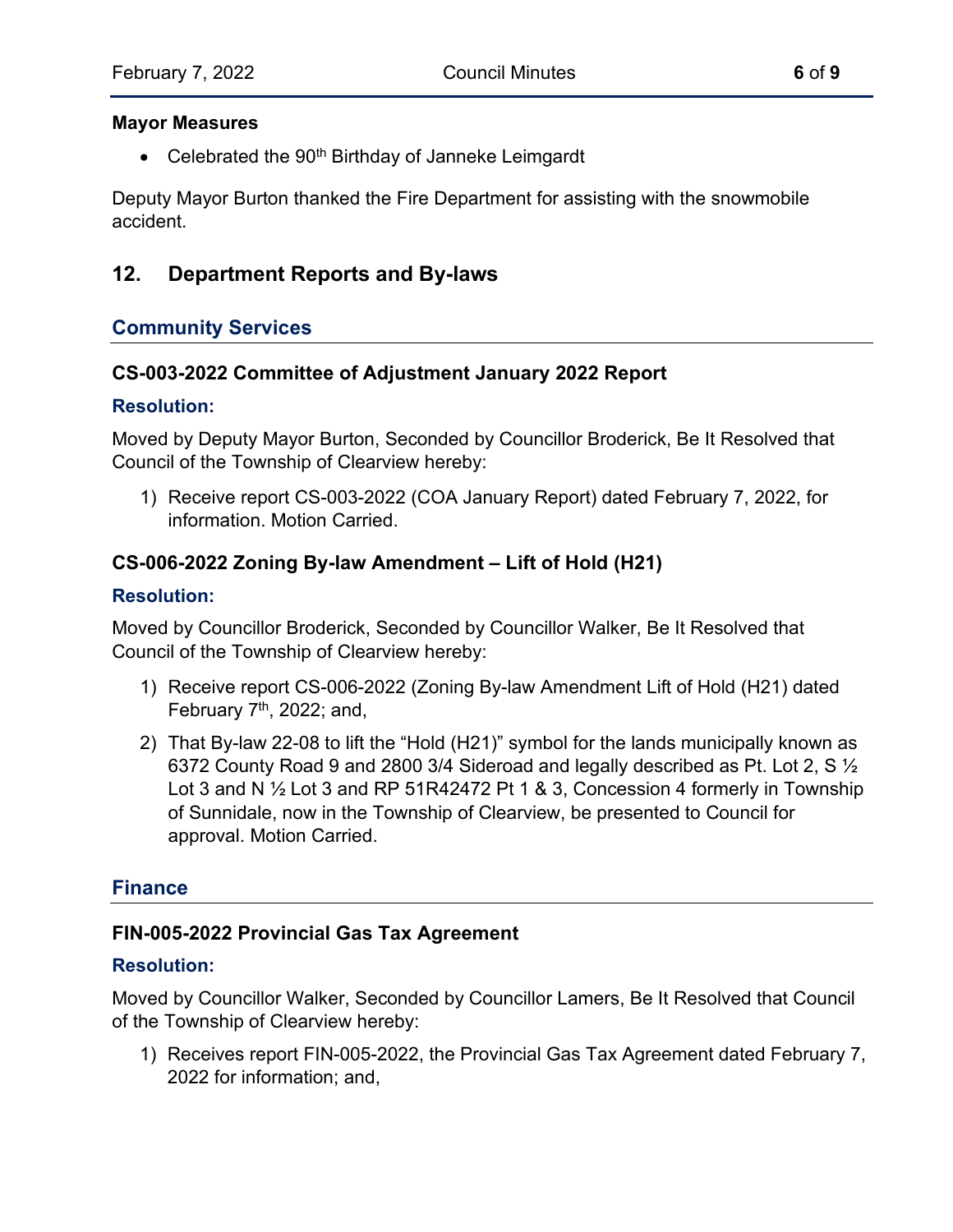2) Approves By-law 22-10 to enter into a Letter of Agreement with Her Majesty the Queen in right of the Province of Ontario, as represented by the Minister of Transportation and authorizes the Mayor and the Clerk to sign the Letter of Agreement on behalf of the Township of Clearview. Motion Carried.

## **FIN-006-2022 Temporary Borrowing By-law 22-11**

#### **Resolution:**

Moved by Councillor Broderick, Seconded by Councillor Dineen, Be It Resolved that Council of the Township of Clearview hereby:

- 1) Receive report FIN-006-2022 Temporary Borrowing By-law dated February 7, 2022 for information; and,
- 2) Approve the Temporary Borrowing By-law 22-11. Motion Carried.

## **Legislative Services/Clerk**

#### **LS-005-2022 Committee of Adjustment Council Member Rep. Appointment**

#### **Resolution:**

Moved by Councillor Walker, Seconded by Councillor Dineen, Be It Resolved that Council of the Township of Clearview hereby:

- 3) Receive report LS-005-2022 (Committee of Adjustment Council Member Rep. Appointment) dated February 7, 2022; and,
- 4) That Deputy Mayor Burton be appointed as the Council Member Representative on the Committee of Adjustment for the year 2022; and,
- 5) That a by-law to amend Schedule "C" of the Board and Committee Appointment Bylaw 19-06 be presented to Council at the February 7, 2022 meeting. Motion Carried.

#### **LS-006-2022 Municipal Election 2022 – Restricted Acts (Lame Duck)**

#### **Resolution:**

Moved by Councillor Broderick, Seconded by Councillor Lamers, Be It Resolved that Council of the Township of Clearview hereby:

- 1) Receive report LS-006-2022 (Municipal Election 2022 Restricted Acts Lame Duck) dated February 7, 2022; and,
- 2) That if Council is in a restricted position (Lame Duck) after Nomination Day (August 19, 2022), pursuant to section 275 of the Municipal Act, 2001, Council delegates authority to the Chief Administrative Officer to take action, where necessary, on certain restrictions listed in Section 275(3) of the Municipal Act, 2001 as follows: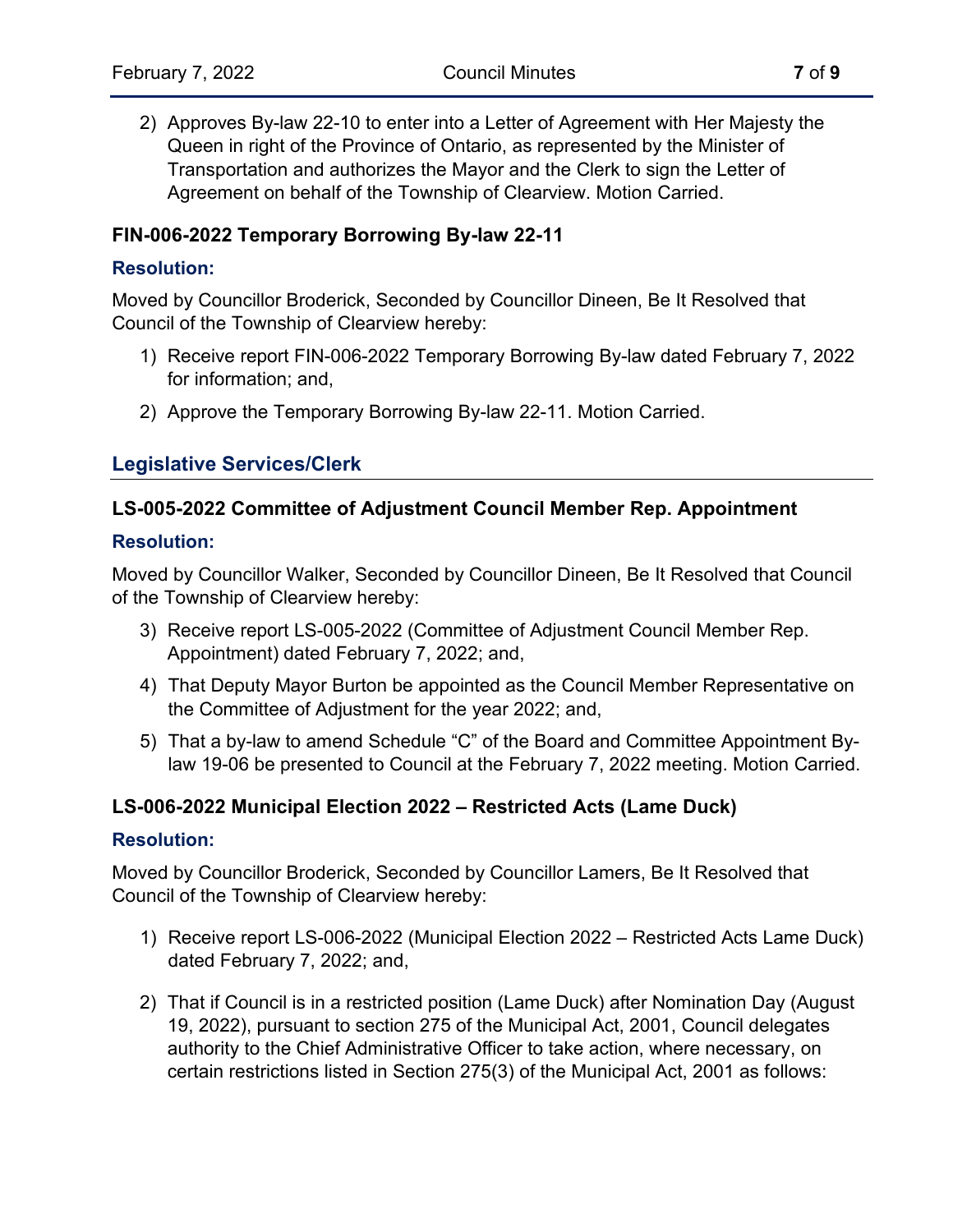(a) the appointment or removal from office of any officer of the municipality;

(b) the hiring or dismissal of any employee of the municipality;

(c) the disposition of any real or personal property of the municipality which has a value exceeding \$50,000 at the time of disposal;

(d) making any expenditures or incurring any other liability which exceeds \$50,000 (that have not already received budget approval); and,

- 3) That Council direct the Chief Administrative Officer to report on any actions taken under the restrictions listed in 275(3) of the Municipal Act, 2001, between Nomination Day and the commencement of the Council term; and,
- 4) That this delegation be finalized through a by-law to Council, with the delegation expiring on December 5, 2022. Motion Carried.

## **By-laws**

## **22-08 Zoning By-law Amendment – Lift Holding Symbol (H21)**

## **Resolution:**

Moved by Councillor Walker, Seconded by Councillor Broderick, Be It Resolved that By-law 22-08, being a by-law to regulate the use of land and the character, location and use of buildings and structures on lands municipally known as 2800 3/4 Sideroad and 6372 County Road 9, be presented and read a first, second and third time and finally passed this 7th day of February, 2022. Motion Carried.

## **22-09 Amend Board & Committee Appointment By-law 19-06 (Committee of Adjustment)**

#### **Resolution:**

Moved by Councillor Dineen, Seconded by Councillor Broderick, Be It Resolved that By-law 22-09, being a by-law to amend Schedule "C" of By-law 19-06 appointing members to the Township of Clearview Committees and Boards, be presented and read a first, second and third time and finally passed this 7th day of February, 2022. Motion Carried.

## **22-10 Provincial Gas Tax Letter of Agreement**

## **Resolution:**

Moved by Councillor Lamers, Seconded by Councillor Broderick, Be It Resolved that By-law 22-10, being a by-law to authorize the execution of a Letter of Agreement between the Corporation of the Township of Clearview and the Minister of Transportation for the Province of Ontario, be presented and read a first, second and third time and finally passed this  $7<sup>th</sup>$  day of February, 2022. Motion Carried.